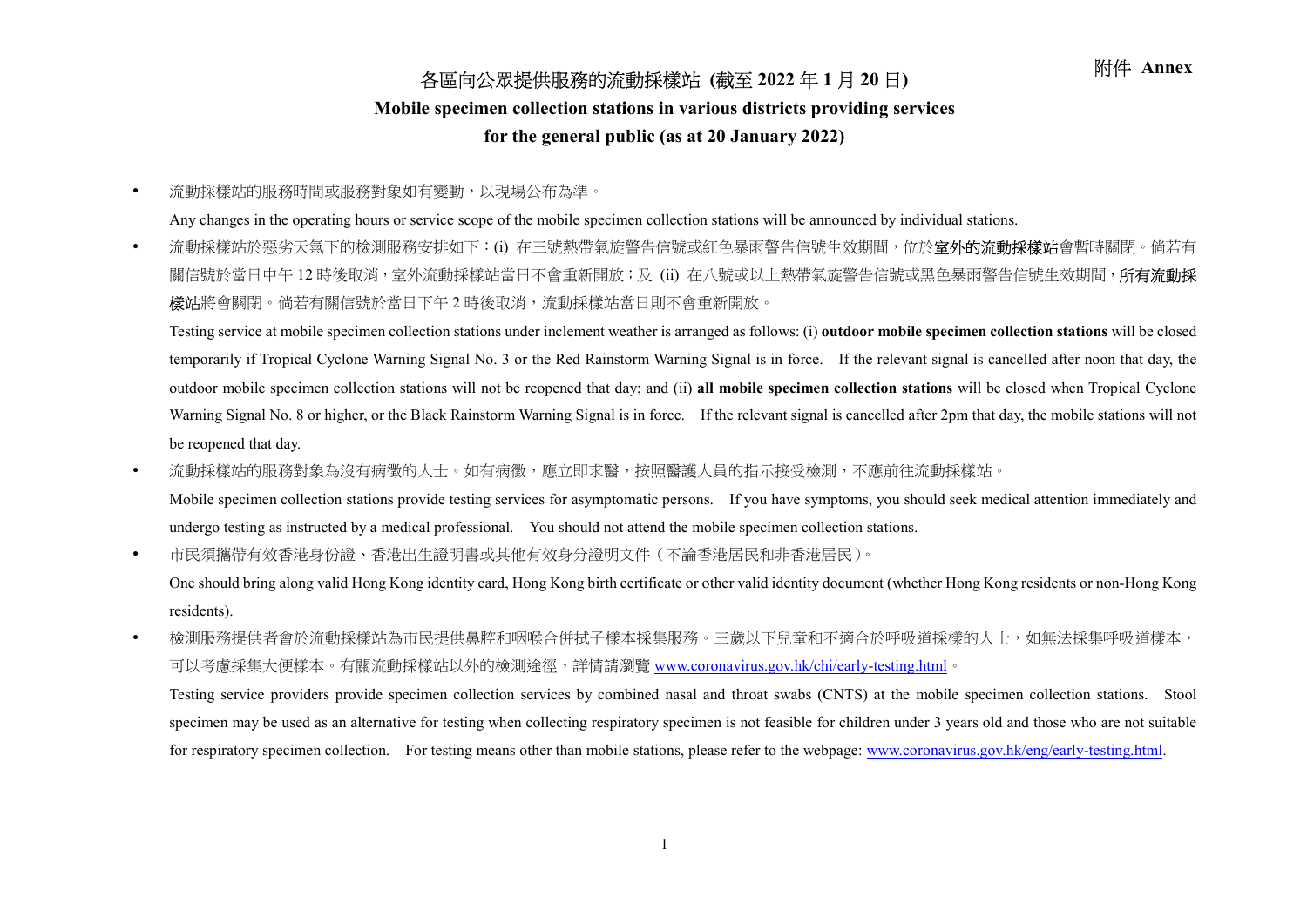| 地區              | 流動採樣站                              | 開放日期                 | 服務時間                   | 服務對象                                   |
|-----------------|------------------------------------|----------------------|------------------------|----------------------------------------|
| <b>District</b> | Mobile specimen collection station | <b>Opening dates</b> | <b>Operating hours</b> | <b>Service scope</b>                   |
|                 | 港島 Hong Kong Island                |                      |                        |                                        |
| 中西區             | 中環愛丁堡廣場                            | 直至1月31日              | 上午10時至晚上8              | 須接受強制檢測的人士(包括餐飲                        |
| Central &       | Edinburgh Place, Central           | until 31 January     | 時                      | 業務員工及第599F 章的表列處所                      |
| Western         |                                    |                      | 10am to 8pm            | 員工)及指定員工 Persons subject               |
|                 |                                    |                      |                        | to compulsory testing (including staff |
|                 |                                    |                      |                        | of catering and scheduled premises     |
|                 |                                    |                      |                        | under Cap. 599F) and specified staff   |
|                 |                                    |                      |                        |                                        |
| 灣仔              | 灣仔駱克道遊樂場                           | 直至1月23日              | 上午10時至晚上8              | 須接受強制檢測的當區居民及工                         |
| Wan Chai        | Lockhart Road Playground, Wan      | until 23 January     | 時                      | 作人員 Local residents and workers        |
|                 | Chai                               |                      | 10am to 8pm            | subject to compulsory testing          |
|                 |                                    |                      |                        |                                        |
|                 | 維多利亞公園音樂亭(近銅鑼灣                     | 直至1月23日              | 上午10時至晚上8              | 須接受強制檢測的當區居民及工                         |
|                 | 港鐵站及告士打道出口)                        | until 23 January     | 時                      | 作人員 Local residents and workers        |
|                 | Bandstand, Victoria Park           |                      | 10am to 8pm            | subject to compulsory testing          |
|                 | (near Causeway Bay MTR station     |                      |                        |                                        |
|                 | and exits to Gloucester Road)      |                      |                        |                                        |
|                 |                                    |                      |                        |                                        |
|                 | 維多利亞公園手球場                          | 直至1月23日              | 上午10時至晚上8              | 須接受強制檢測的當區居民及工                         |
|                 | (近天后港鐵站及興發街出口)                     | until 23 January     | 時                      | 作人員 Local residents and workers        |
|                 | Handball court, Victoria Park      |                      | 10am to 8pm            | subject to compulsory testing          |
|                 | (near Tin Hau MTR station and exit |                      |                        |                                        |
|                 | to Hing Fat Street)                |                      |                        |                                        |
|                 |                                    |                      |                        |                                        |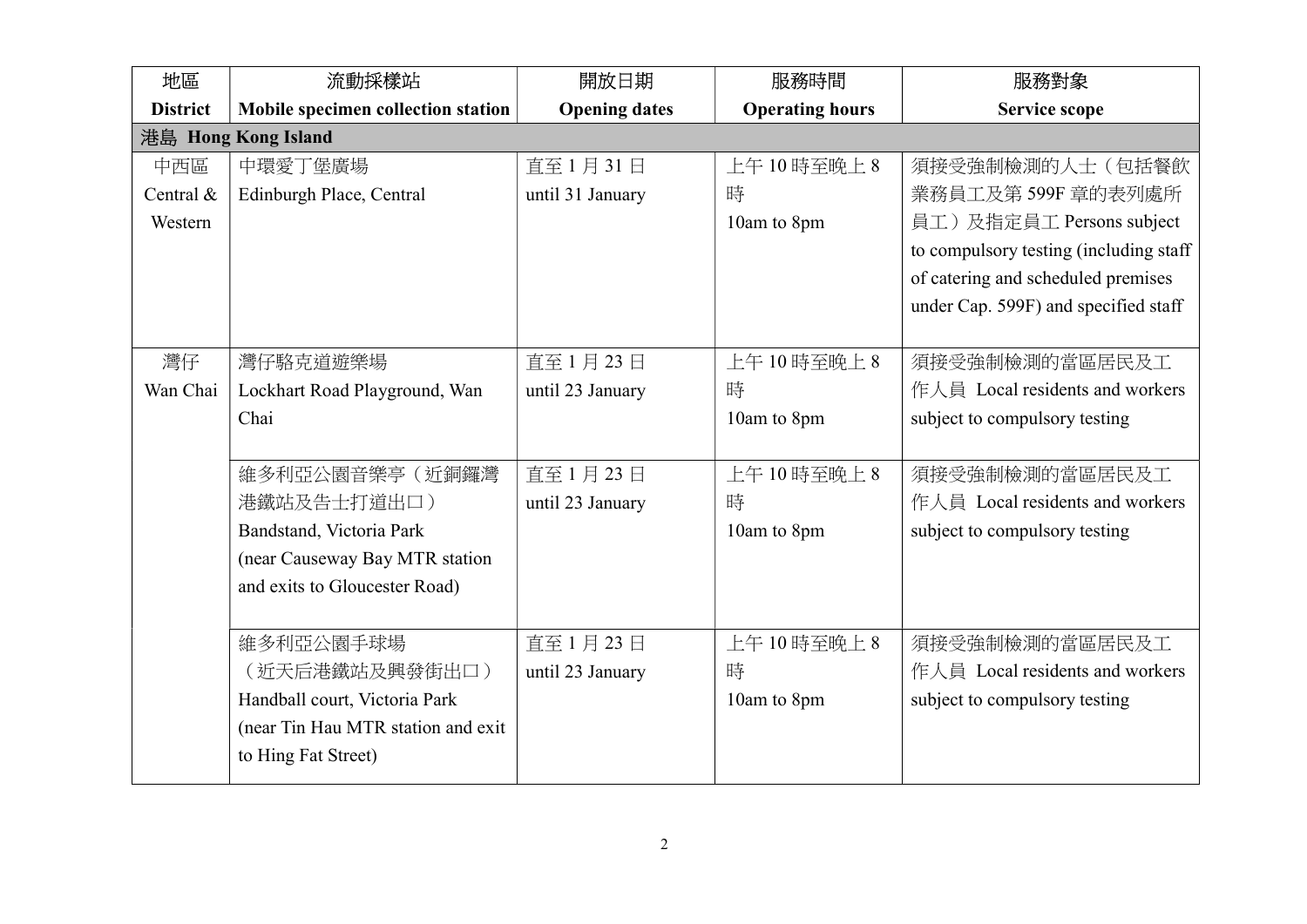| 東區       | 福蔭道7號銅鑼灣社區中心三樓                    | 直至2月3日           | 上午11時至晚上8      | 須接受強制檢測的當區居民及工作                    |
|----------|-----------------------------------|------------------|----------------|------------------------------------|
| Eastern  | 多用途禮堂(近炮台山港鐵站)◆                   | until 3 February | 時45分           | 人員 Local residents and workers     |
|          | Multi-purpose Hall, 3/F, Causeway |                  | 11am to 8:45pm | subject to compulsory testing      |
|          | Bay Community Centre, 7 Fook      |                  |                |                                    |
|          | Yum Road (near Fortress Hill MTR  |                  |                |                                    |
|          | station) $\blacklozenge$          |                  |                |                                    |
|          | 北角渣華道 123號                        | 直至2月3日           | 上午11時至晚上8      | 須接受強制檢測的當區居民及工作                    |
|          | 北角社區會堂◆                           | until 3 February | 時45分           | 人員 Local residents and workers     |
|          | North Point Community Hall,       |                  | 11am to 8:45pm | subject to compulsory testing      |
|          | 123 Java Road, North Point ♦      |                  |                |                                    |
|          | 鰂魚涌基利路1號                          | 直至2月3日           | 上午8時至晚上8時      | 須接受強制檢測的當區居民及工作                    |
|          | 鰂魚涌社區會堂停車場◆                       | until 3 February | 45分            | 人員 Local residents and workers     |
|          | Carpark of Quarry Bay Community   |                  | 8am to 8:45pm  | subject to compulsory testing      |
|          | Hall, 1 Greig Road, Quarry Bay ♦  |                  |                |                                    |
|          | 筲箕灣阿公岩道13號                        | 1月26日            | 上午10時至晚上8      | 須接受強制檢測的明華大廈居民及                    |
|          | 明華大廈 G 座旁空地                       | 26 January       | 時              | 工作人員 Residents and workers of      |
|          | Open space next to Block G, Ming  |                  | 10am to 8pm    | Ming Wah Dai Ha subject to         |
|          | Wah Dai Ha, No. 13 A Kung Ngam    |                  |                | compulsory testing                 |
|          | Road, Shau Kei Wan                |                  |                |                                    |
|          | 柴灣邨灣畔樓對出空地                        | 1月26日            | 上午10時至晚上8      | 須接受強制檢測的當區居民及工作                    |
|          | Open area outside Wan Poon        | 26 January       | 時              | 人員 Local residents and workers     |
|          | House, Chai Wan Estate            |                  | 10am to 8pm    | subject to compulsory testing      |
| 南區       | 鴨脷洲漁安苑霞安閣對出平台                     | 1月25日            | 上午10時至晚上8      | 須接受強制檢測的漁安苑居民及工                    |
| Southern | Podium of Har On House, Yue On    | 25 January       | 時              | 作人員 Residents and workers of       |
|          | Court, Ap Lei Chau                |                  | 10am to 8pm    | Yue On Court subject to compulsory |
|          |                                   |                  |                | testing                            |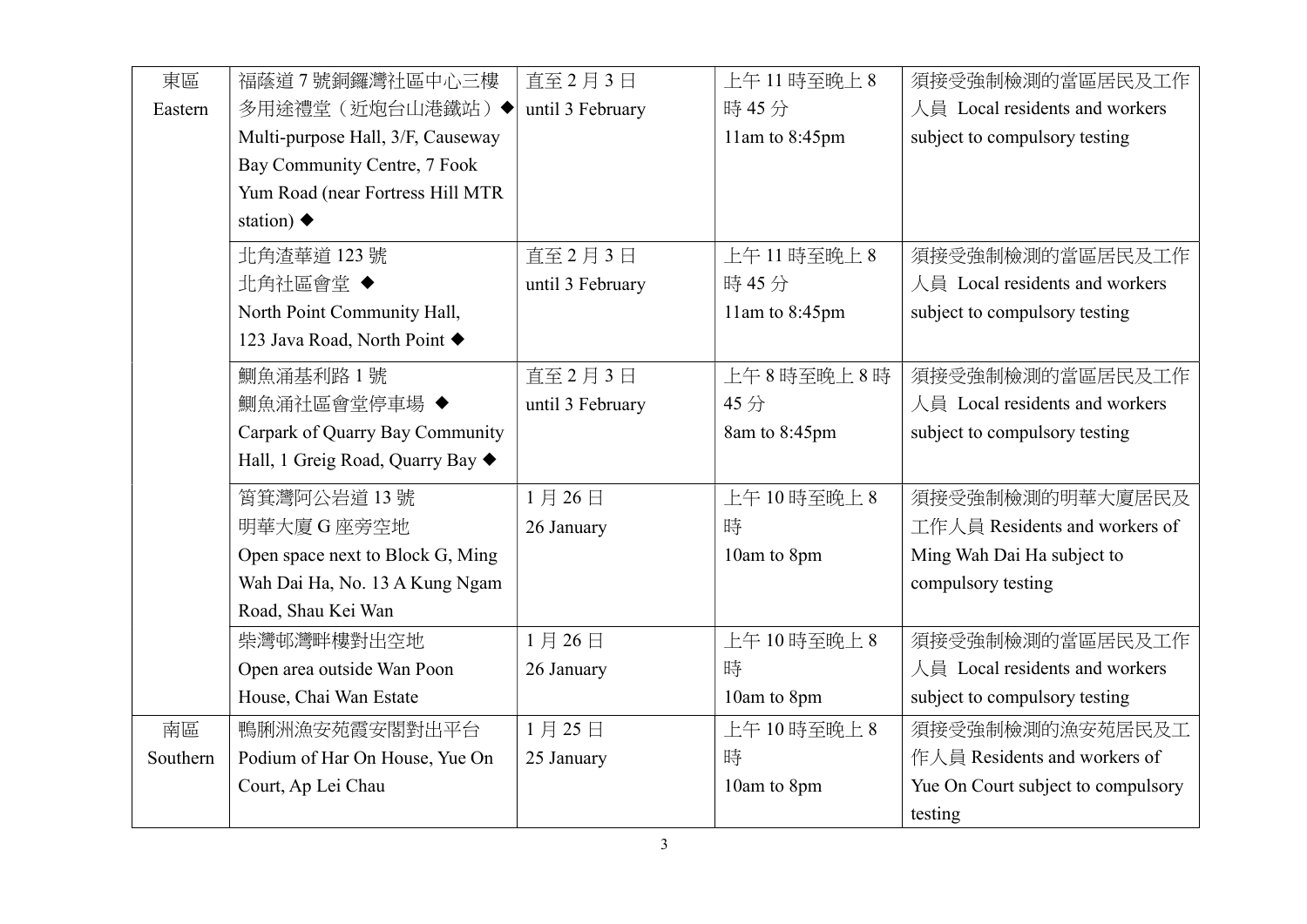|            | 香港仔石排灣邨碧朗樓對出空地                       | 1月20至24及31日             | 上午10時至晚上8   | 須接受強制檢測的當區居民及工作                        |
|------------|--------------------------------------|-------------------------|-------------|----------------------------------------|
|            | Open area outside Pik Long House,    | 20 to 24 and 31 January | 時           | 人員 Local residents and workers         |
|            | Shek Pai Wan Estate, Aberdeen        |                         | 10am to 8pm | subject to compulsory testing          |
|            | 南寧街避車處(香港仔中心第四                       | 1月23、28及                | 上午10時至晚上8   | 須接受強制檢測的當區居民及工作                        |
|            | 及第五期停車場入口外)                          | 2月4日                    | 時           | 人員 Local residents and workers         |
|            | Lay-by on Nam Ning Street            | 23, 28 January and 4    | 10am to 8pm | subject to compulsory testing          |
|            | (outside entrance of Carpark of Site | February                |             |                                        |
|            | 4 & 5, Aberdeen Centre)              |                         |             |                                        |
| 九龍 Kowloon |                                      |                         |             |                                        |
| 黃大仙        | 黃大仙廣場                                | 直至1月31日                 | 上午10時至晚上8   | 須接受強制檢測的人士(包括餐飲                        |
| Wong Tai   | Wong Tai Sin Square                  | until 31 January        | 時           | 業務員工及第599F 章的表列處所                      |
| Sin        |                                      |                         | 10am to 8pm | 員工)及指定員工 Persons subject               |
|            |                                      |                         |             | to compulsory testing (including staff |
|            |                                      |                         |             | of catering and scheduled premises     |
|            |                                      |                         |             | under Cap. 599F) and specified staff   |
| 深水埗        | 長沙灣麗閣邨                               | 直至1月31日                 | 上午10時至晚上8   | 所有當區居民及工作人員(包括須                        |
| Sham       | 麗閣社區會堂 ◆                             | until 31 January        | 時           | 接受強制檢測人士) All local                    |
| Shui Po    | Lai Kok Community Hall, Lai Kok      |                         | 10am to 8pm | residents and workers (including       |
|            | Estate, Cheung Sha Wan ◆             |                         |             | those subject to compulsory testing)   |
|            | 深水埗楓樹街遊樂場                            | 直至1月21日                 | 上午8時至晚上8時   | 所有當區居民及工作人員(包括須                        |
|            |                                      |                         |             |                                        |
|            | (長沙灣道及楓樹街交界)                         | until 21 January        | 8am to 8pm  | 接受強制檢測人士) All local                    |
|            | Maple Street Playground, Sham        |                         |             | residents and workers (including       |
|            | Shui Po (Junction of Cheung Sha      |                         |             | those subject to compulsory testing)   |
|            | Wan Road and Maple Street)           |                         |             |                                        |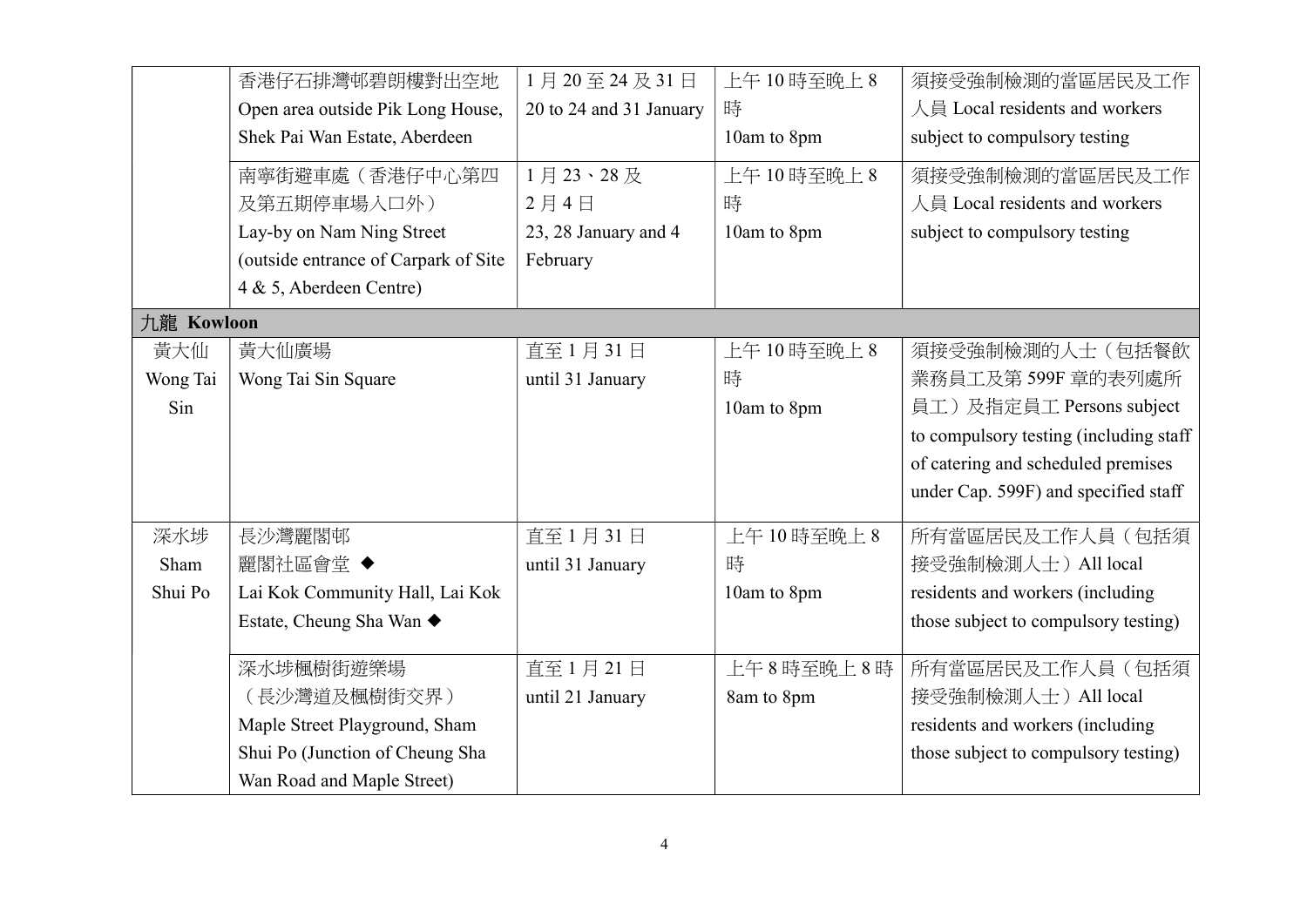| 長沙灣遊樂場(近港鐵長沙灣站                           | 直至1月21日                  | 上午10時至晚上8   | 所有當區居民及工作人員(包括須                      |
|------------------------------------------|--------------------------|-------------|--------------------------------------|
| $B \nleftrightarrow \Box$ Cheung Sha Wan | until 21 January         | 時           | 接受強制檢測人士) All local                  |
| Playground (neat Exit B of MTR           |                          | 10am to 8pm | residents and workers (including     |
| Cheung Sha Wan station)                  |                          |             | those subject to compulsory testing) |
| 長沙灣體育館 (近興華街)◆                           |                          | 上午9時至晚上9時   |                                      |
| Cheung Sha Wan Sports Centre             |                          | 9am to 9pm  |                                      |
| (near Hing Wah Street) $\blacklozenge$   |                          |             |                                      |
| 荔枝角公園入口                                  |                          |             |                                      |
| (近港鐵美孚站 D 出口)                            |                          |             |                                      |
| Lai Chi Kok Park entrance (near          |                          |             |                                      |
| Exit D of MTR Mei Foo Station)           |                          |             |                                      |
| 保安道遊樂場 (近李鄭屋邨)                           |                          |             |                                      |
| Po On Road Playground (near Lei          |                          |             |                                      |
| Cheng Uk Estate)                         |                          |             |                                      |
| 大坑東社區中心◆                                 | 1月20至22、27日              | 上午10時至晚上8   | 所有當區居民及工作人員(包括須                      |
| Tai Hang Tung Community Centre           | 及2月3日                    | 時           | 接受強制檢測人士) All local                  |
|                                          | 20 to 22, 27 January and | 10am to 8pm | residents and workers (including     |
|                                          | 3 February               |             | those subject to compulsory testing) |
| 荔枝角荔灣道(美孚新邨第五期                           | 1月24日                    | 下午2時至晚上8時   | 須接受強制檢測的蘭秀道5及7號                      |
| 蘭秀道5及7號對出)                               | 24 January               | 2pm to 8pm  | 居民及工作人員 Residents and                |
| Lai Wan Road, Lai Chi Kok                |                          |             | workers of 5 and 7 Nassau Street     |
| (outside 5 and 7 Nassau Street, Mei      |                          |             | subject to compulsory testing        |
| Foo Sun Chuen Phase 5)                   |                          |             |                                      |
|                                          |                          |             |                                      |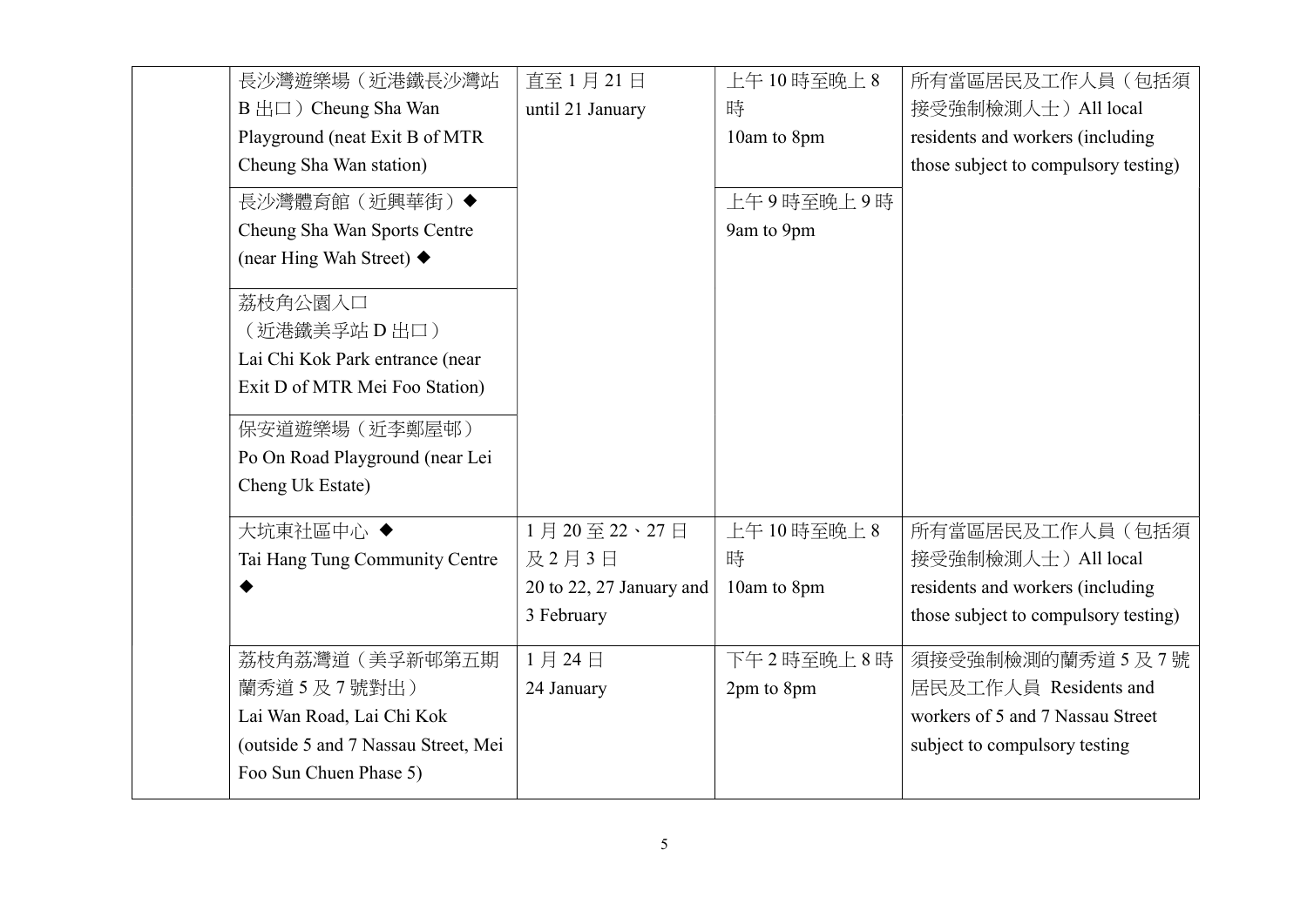| 油尖旺                | 旺角洗衣街59號                        | 直至1月31日                | 上午10時至晚上8   | 須接受強制檢測的人士(包括餐飲                        |
|--------------------|---------------------------------|------------------------|-------------|----------------------------------------|
| Yau Tsim           | 麥花臣遊樂場                          | until 31 January       | 時           | 業務員工及第599F 章的表列處所                      |
| Mong               | MacPherson Playground, 59 Sai   |                        | 10am to 8pm | 員工)及指定員工 Persons subject               |
|                    | Yee Street, Mong Kok            |                        |             | to compulsory testing (including staff |
|                    |                                 |                        |             | of catering and scheduled premises     |
|                    |                                 |                        |             | under Cap. 599F) and specified staff   |
|                    | 油麻地鴉打街臨時遊樂場                     | 直至1月23日                | 上午10時至晚上8   | 須接受強制檢測的當區居民及工作                        |
|                    | <b>Arthur Street Temporary</b>  | until 23 January       | 時           | 人員 Local residents and workers         |
|                    | Playground, Yau Ma Tei          |                        | 10am to 8pm | subject to compulsory testing          |
|                    | 大角咀君滙港2座對出二樓平台                  | 1月21及28日               | 上午10時至晚上8   | 須接受強制檢測的君滙港居民及工                        |
|                    | 空地 Open space at 2/F podium     | 21 and 28 January      | 時           | 作人員                                    |
|                    | outside Tower 2, Harbour Green, |                        | 10am to 8pm | Residents and workers of Harbour       |
|                    | Tai Kok Tsui                    |                        |             | Green subject to compulsory testing    |
| 觀塘                 | 油塘崇山街 8號曦臺平台                    | 1月24及31日               | 下午6時至晚上10   | 須接受強制檢測的曦臺居民及工作                        |
| Kwun               | Podium of Maya, 8 Shung Shan    | 24 and 31 January      | 時           | 人員 Residents and workers of Maya       |
| Tong               | Street, Yau Tong                |                        | 6pm to 10pm | subject to compulsory testing          |
|                    | 凱滙地下正門 (迴旋處附近)                  | 1月21、25、30日及           | 上午10時至晚上8   | 須接受強制檢測的凱滙居民及工作                        |
|                    | Main entrance on G/F of Grand   | 2月6日                   | 時           | 人員 Residents and workers of Grand      |
|                    | Central (near roundabout)       | 21, 25, 30 January and | 10am to 8pm | Central subject to compulsory testing  |
|                    |                                 | 6 February             |             |                                        |
| 新界 New Territories |                                 |                        |             |                                        |
| 荃灣                 | 荃灣公園4號網球場旁空地                    | 直至1月31日                | 上午8時至晚上8時   | 須接受強制檢測的人士(包括餐飲                        |
| Tsuen              | Open space next to Tennis Court | until 31 January       | 8am to 8pm  | 業務員工及第599F 章的表列處所                      |
| Wan                | no.4 at Tsuen Wan Park          |                        |             | 員工)及指定員工 Persons subject               |
|                    |                                 |                        |             | to compulsory testing (including staff |
|                    |                                 |                        |             | of catering and scheduled premises     |
|                    |                                 |                        |             | under Cap. 599F) and specified staff   |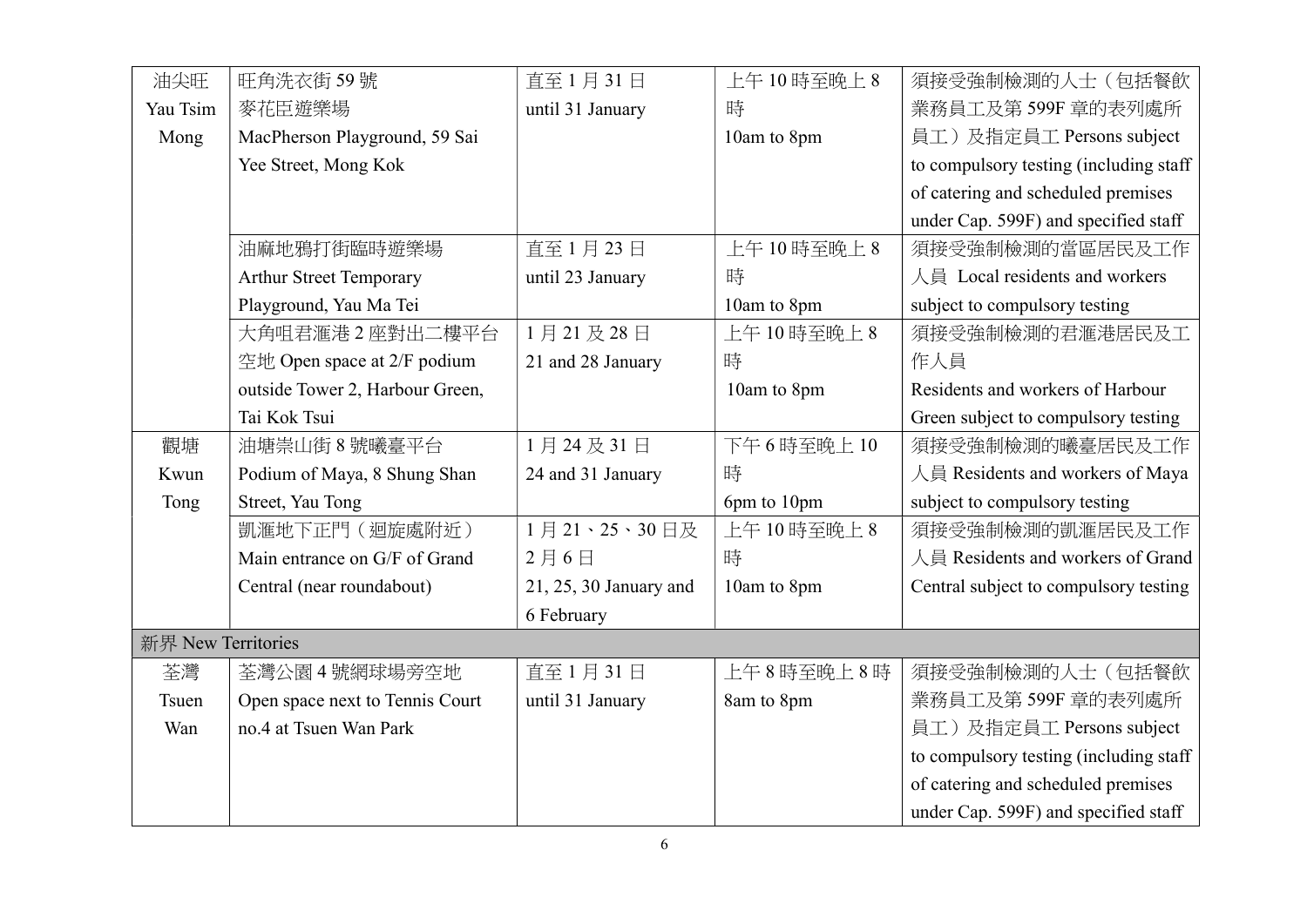|         | 汀九悠麗路 22號                          | $1$ 月 20、21、22、25、       | 下午3時至晚上8時     | 須接受強制檢測的恆麗園居民及工                      |
|---------|------------------------------------|--------------------------|---------------|--------------------------------------|
|         | 恆麗園6座對出空地                          | 30日及2月6日                 | 3pm to 8pm    | 作人員 Residents and workers of         |
|         | Open area outside Block 6, Hanley  | 20, 21, 22, 25, 30       |               | Hanley Villa subject to compulsory   |
|         | Villa, 22 Yau Lai Road, Ting Kau   | January and 6 February   |               | testing                              |
| 大埔      | 鄉事會街2號                             | 直至1月23日                  | 上午10時至晚上8     | 須接受強制檢測的當區居民及工作                      |
| Tai Po  | 大埔社區中心籃球場 ◆                        | until 23 January         | 時             | 人員 Local residents and workers       |
|         | Basketball Court, Tai Po Community |                          | 10am to 8pm   | subject to compulsory testing        |
|         | Centre, 2 Heung Sze Wui Street ◆   |                          |               |                                      |
| 沙田      | 大圍村南道(近港鐵大圍站A出                     | 直至1月31日                  | 上午10時至晚上8     | 須接受強制檢測的當區居民及工作                      |
| Sha Tin | $\Box$ )                           | until 31 January         | 時             | 人員 Local residents and workers       |
|         | Tsuen Nam Road, Tai Wai (near      |                          | 10am to 8pm   | subject to compulsory testing        |
|         | Exit A of Tai Wai MTR Station)     |                          |               |                                      |
|         | 火炭禾香街近禾穗街                          | 直至1月31日                  | 上午10時至下午3     | 須接受強制檢測的人士                           |
|         | Wo Heung Street near Wo Shui       | until 31 January         | 時             | (包括特定的凍房工作人員)                        |
|         | Street, Fo Tan                     | (逢星期一、三及五)               | 10am to 3pm   | Persons subject to compulsory        |
|         | 火炭麵房街                              | (Every Monday,           | 下午3時30分至      | testing (including designated cold   |
|         | Min Fong Street, Fo Tan            | Wednesday and Friday)    | 下午6時          | store practitioners)                 |
|         |                                    |                          | 3:30pm to 6pm |                                      |
|         | 馬鞍山錦豐苑錦蓉閣 (A座) 地下                  | 1月20至23、26、31            | 上午11時至晚上9     | 須接受強制檢測的錦豐苑居民及工                      |
|         | G/F, Kam Yung House (Block A),     | 日及2月7日                   | 時             | 作人員                                  |
|         | Kam Fung Court, Ma On Shan         | 20 to 23, 26, 31 January | 11am to 9pm   | Residents and workers of Kam Fung    |
|         |                                    | and 7 February           |               | Court subject to compulsory testing  |
|         | 馬鞍山雅典居6座對出空地                       | 1月20日                    | 上午10時至晚上8     | 須接受強制檢測的雅典居居民及工                      |
|         | Open area outside Block 6, Villa   | 20 January               | 時             | 作人員                                  |
|         | Athena, Ma On Shan                 |                          | 10am to 8pm   | Residents and workers of Villa       |
|         |                                    |                          |               | Athena subject to compulsory testing |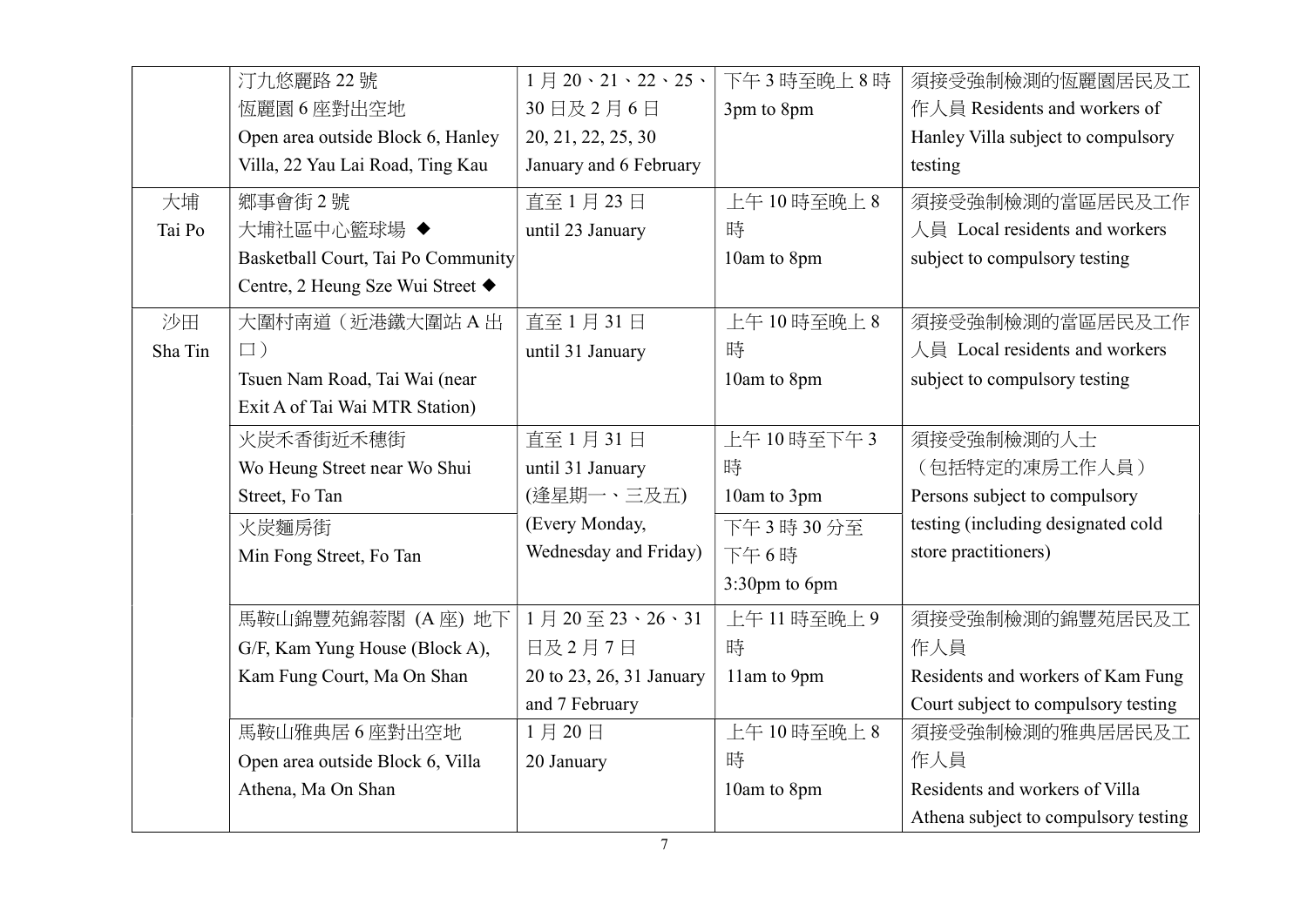| 葵青           | 青衣長宏邨宏善樓對出空地                         | 1月22、27、29日及2 上午10時至晚上8                   |                                 | 須接受強制檢測的當區居民及工作                    |
|--------------|--------------------------------------|-------------------------------------------|---------------------------------|------------------------------------|
| Kwai         | Open area outside Wang Sin House,    | 月3日                                       | 時                               | 人員 Local residents and workers     |
| <b>Tsing</b> | Cheung Wang Estate, Tsing Yi         | 22, 27, 29 January and 3                  | 10am to 8pm                     | subject to compulsory testing      |
|              |                                      | February                                  |                                 |                                    |
|              | 青衣長康邨康貴樓對出平台公園                       | 1月20日                                     | 下午2時至晚上9時                       | 須接受強制檢測的當區居民及工作                    |
|              | Podium park outside Hong Kwai        | 20 January                                | 2pm to 9pm                      | 人員 Local residents and workers     |
|              | House, Cheung Hong Estate, Tsing     | $1 \frac{1}{22}$ , $23 \cdot 26 \cdot 31$ | 上午10時至晚上8                       | subject to compulsory testing      |
|              | Yi.                                  | 日及2月7日                                    | 時                               |                                    |
|              |                                      | 22, 23, 26, 31 January                    | 10am to 8pm                     |                                    |
|              |                                      | and 7 February                            |                                 |                                    |
|              | 葵涌油麻磡路 (近油麻磡花園)                      | 直至1月31日                                   | ■上午8時30分至                       | 須接受強制檢測的人士                         |
|              | Yau Ma Hom Road, Kwai Chung          | until 31 January                          | 9時30分                           | (包括特定的凍房工作人員)                      |
|              | (near Yau Ma Hom Garden)             |                                           | 8:30am to 9:30am                | Persons subject to compulsory      |
|              | 葵涌貨櫃碼頭                               | ■逢星期一、三及五                                 | 上午10時至下午12時                     | testing (including designated cold |
|              | (和黃物流中心對出)                           | Every Monday,                             | 45分 (逢星期一至                      | store practitioners)               |
|              | Kwai Chung Container Terminals       | Wednesday and Friday                      | 六)                              |                                    |
|              | (outside Hutchison Logistics Centre) | *逢星期二、四及六                                 | 10am to 12:45pm                 |                                    |
|              |                                      | * Every Tuesday,                          | (Every Monday to                |                                    |
|              |                                      | Thursday and Saturday                     | Saturday)                       |                                    |
|              | 葵涌大連排道近中電變電站                         |                                           | ■下午2時15分至                       |                                    |
|              | Tai Lin Pai Road near CLP            |                                           | 4時45分                           |                                    |
|              | Substation, Kwai Chung               |                                           | $\blacksquare$ 2:15pm to 4:45pm |                                    |
|              |                                      |                                           |                                 |                                    |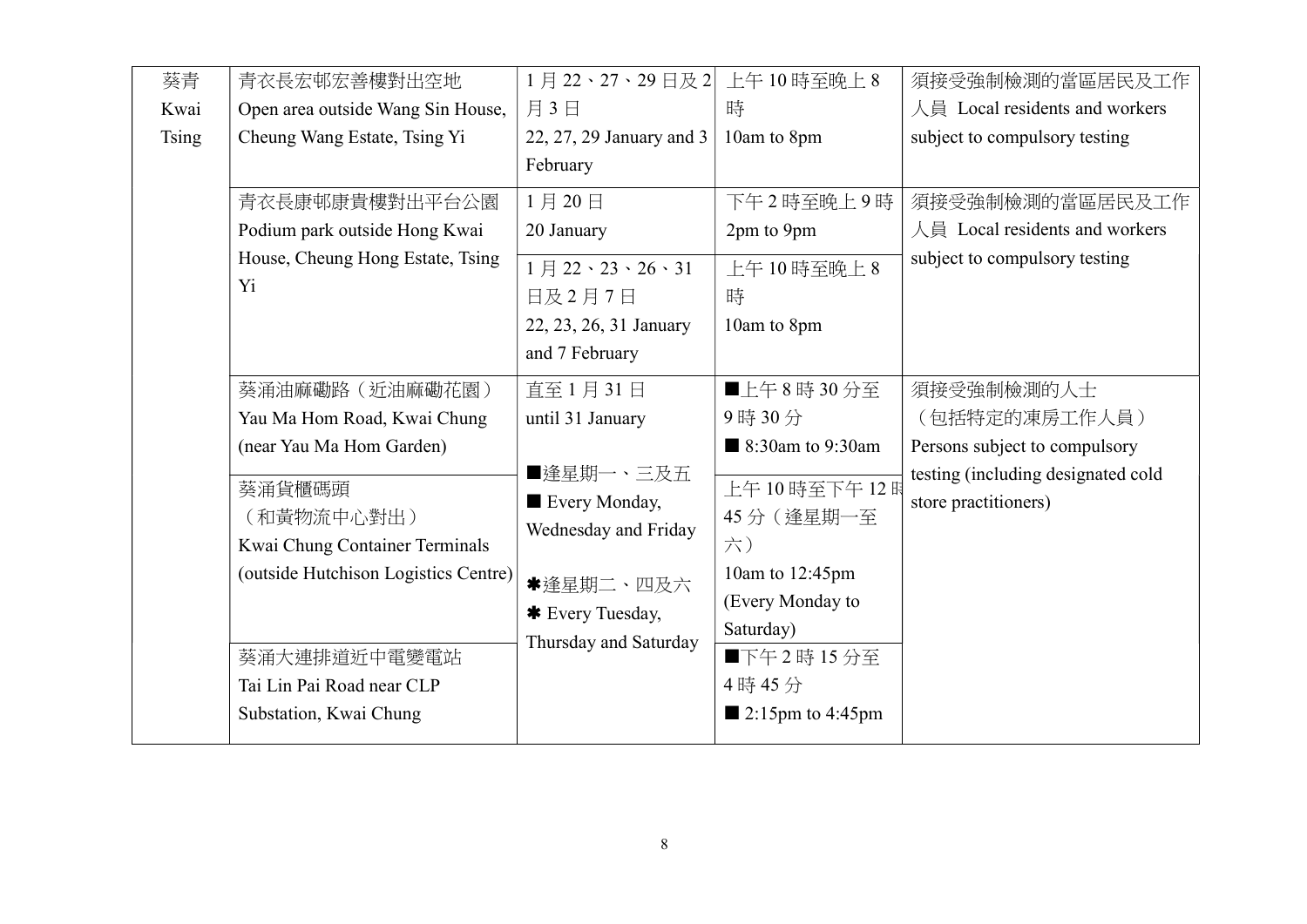|          | 葵涌葵樂街近葵喜街                         |                       | *下午2時30分至                    |                                      |
|----------|-----------------------------------|-----------------------|------------------------------|--------------------------------------|
|          | Kwai Lok Street near Kwai Hei     |                       | 5時                           |                                      |
|          | Street, Kwai Chung                |                       | $*$ 2:30pm to 5pm            |                                      |
|          | 葵涌近永基路 35號                        |                       | ■下午5時15分至晚                   |                                      |
|          | Near 35 Wing Kei Road, Kwai       |                       | 上7時                          |                                      |
|          | Chung                             |                       | $\blacksquare$ 5:15pm to 7pm |                                      |
| 西貢       | 將軍澳安寧花園籃球場                        | 1月25日                 | 上午10時至晚上8                    | 須接受強制檢測的安寧花園居民及                      |
| Sai Kung | Basketball court, On Ning Garden, | 25 January            | 時                            | 工作人員                                 |
|          | Tseung Kwan O                     |                       | 10am to 8pm                  | Residents and workers of On Ning     |
|          |                                   |                       |                              | Garden subject to compulsory testing |
|          | 將軍澳寶盈花園第4座對出空地                    | 1月23及30日              | 上午10時至晚上8                    | 須接受強制檢測的寶盈花園居民及                      |
|          | Open area outside Tower 4,        | 23 and 30 January     | 時                            | 工作人員                                 |
|          | Bauhinia Garden, Tseung Kwan O    |                       | 10am to 8pm                  | Residents and workers of Bauhinia    |
|          |                                   |                       |                              | Garden subject to compulsory testing |
| 北區       | 上水近嘉富坊 6 號                        | 直至1月31日               | 上午8時30分至                     | 須接受強制檢測的人士                           |
| North    | Near 6 Ka Fu Close, Sheung Shui   | until 31 January      | 下午12時30分                     | (包括特定的凍房工作人員)                        |
| District |                                   | (逢星期一、三及五)            | 8:30am to 12:30pm            | Persons subject to compulsory        |
|          | 粉嶺近樂業路9號                          | (Every Monday,        | 下午4時45分至                     | testing (including designated cold   |
|          | Near 9 Lok Yip Road, Fanling      | Wednesday and Friday) | 晚上7時                         | store practitioners)                 |
|          |                                   |                       | 4:45pm to 7pm                |                                      |
| 元朗       | 元朗安興街安興遊樂場                        | 直至1月31日               | 上午8時至晚上8時                    | 須接受強制檢測的當區居民及工作                      |
| Yuen     | On Hing Playground on On Hing     | until 31 January      | 8am to 8pm                   | 人員 Local residents and workers       |
| Long     | Street, Yuen Long                 |                       |                              | subject to compulsory testing        |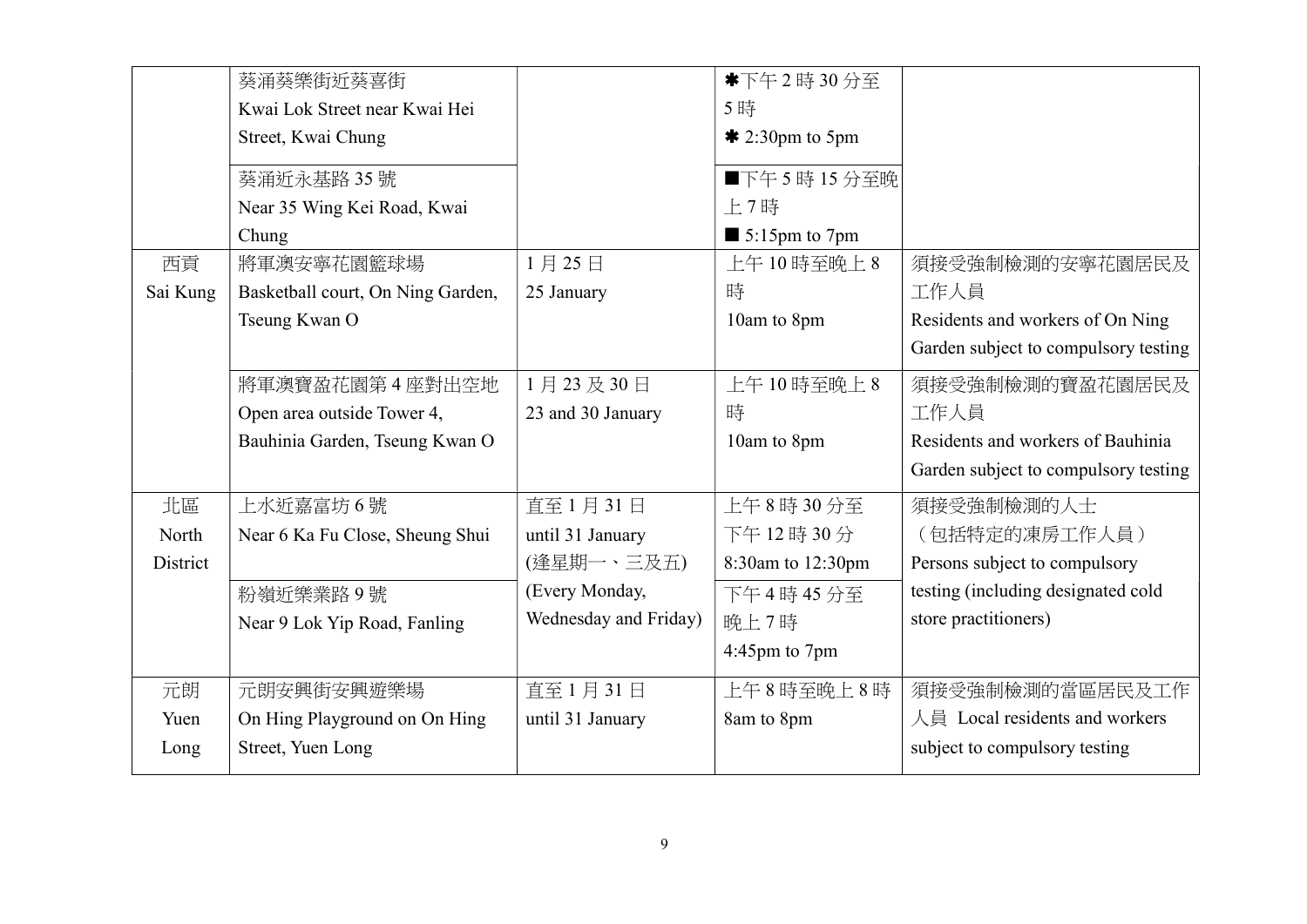|          | 元朗近福喜街 67號                         | 直至1月31日               | 下午2時30分至         | 須接受強制檢測的人士                             |
|----------|------------------------------------|-----------------------|------------------|----------------------------------------|
|          | Near 67 Fuk Hi Street, Yuen Long   | until 31 January      | 下午4時             | (包括特定的凍房工作人員)                          |
|          |                                    | (逢星期一、三及五)            | $2:30$ pm to 4pm | Persons subject to compulsory          |
|          |                                    | (Every Monday,        |                  | testing (including designated cold     |
|          |                                    | Wednesday and Friday) |                  | store practitioners)                   |
|          | 天水圍天瑞路7號天瑞體育館 ◆                    | 直至1月31日               | 上午8時至晚上8時        | 須接受強制檢測的人士(包括餐飲                        |
|          | Tin Shui Sports Centre, No. 7, Tin | until 31 January      | 8am to 8pm       | 業務員工及第599F 章的表列處所                      |
|          | Shui Road, Tin Shui Wai ◆          |                       |                  | 員工)及指定員工 Persons subject               |
|          |                                    |                       |                  | to compulsory testing (including staff |
|          |                                    |                       |                  | of catering and scheduled premises     |
|          |                                    |                       |                  | under Cap. 599F) and specified staff   |
|          | 天水圍天逸邨逸灣樓對出空地                      | 1月24及31日              | 上午10時至晚上8        | 須接受強制檢測的逸灣樓居民及工                        |
|          | Open area outside Yat Wan House,   | 24 and 31 January     | 時                | 作人員 Residents and workers of           |
|          | Tin Yat Estate, Tin Shui Wai       |                       | 10am to 8pm      | Yat Wan House subject to               |
|          |                                    |                       |                  | compulsory testing                     |
| 屯門       | 建生社區會堂◆                            | 直至1月21日               | 上午8時至晚上8時        | 所有當區居民及工作人員(包括須                        |
| Tuen Mun | Kin Sang Community Hall ♦          | until 21 January      | 8am to 8pm       | 接受強制檢測人士) All local                    |
|          | 蝴蝶灣社區中心 ◆                          |                       |                  | residents and workers (including       |
|          | Butterfly Bay Community Centre ◆   |                       |                  | those subject to compulsory testing)   |
|          | 兆麟運動場                              |                       |                  |                                        |
|          | Siu Lun Sports Ground              |                       |                  |                                        |
|          | 友愛體育館 ◆                            |                       |                  |                                        |
|          | Yau Oi Sports Centre ◆             |                       |                  |                                        |
|          | 友愛足球場                              |                       |                  |                                        |
|          | Yau Oi Estate Football Field       |                       |                  |                                        |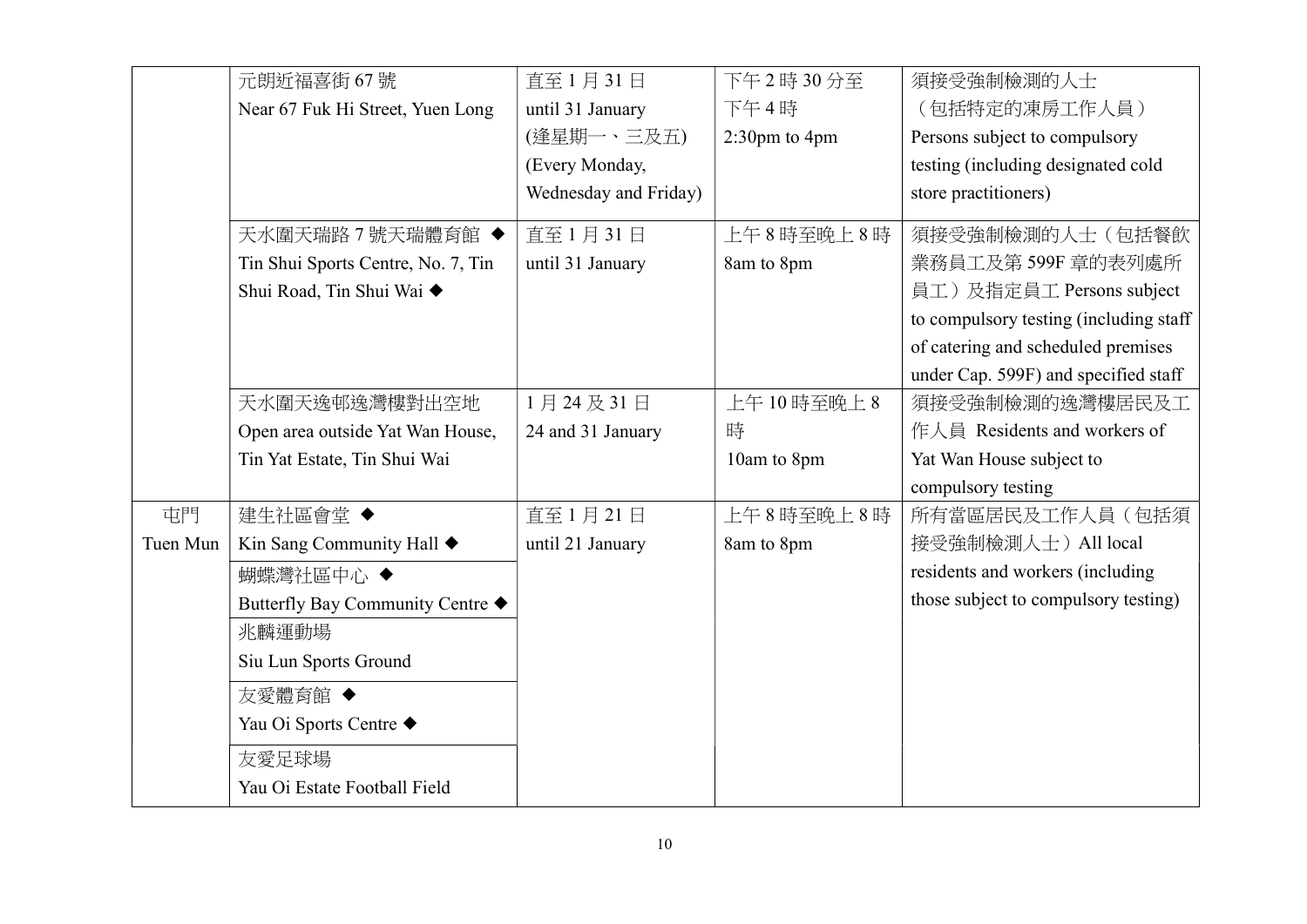|         | 新和里遊樂場                            |                   |             |                                        |
|---------|-----------------------------------|-------------------|-------------|----------------------------------------|
|         | San Wo Lane Playground            |                   |             |                                        |
|         | 安定/友愛社區中心地下有蓋操                    | 1月20、21、27及       | 上午8時至晚上8時   | 所有當區居民及工作人員(包括須                        |
|         | 場◆                                | 28日               | 8am to 8pm  | 接受強制檢測人士) All local                    |
|         | Covered Playground, G/F, On       | 20, 21, 27 and 28 |             | residents and workers (including       |
|         | Ting/Yau Oi Community Centre ◆    | January           |             | those subject to compulsory testing)   |
|         | 屯門寶田邨第3座對出空地                      | 1月23及30日          | 上午10時至晚上8   | 須接受強制檢測的寶田邨第3座居                        |
|         | Open area outside Block 3, Po Tin | 23 and 30 January | 時           | 民及工作人員 Residents and                   |
|         | Estate, Tuen Mun                  |                   | 10am to 8pm | workers of Block 3, Po Tin Estate      |
|         |                                   |                   |             | subject to compulsory testing          |
|         | 屯門翠寧花園2座對出空地                      | 1月23日             | 上午11時至晚上9   | 須接受強制檢測的翠寧花園居民及                        |
|         | Open area outside Block 2, Tsui   | 23 January        | 時           | 工作人員 Residents and workers of          |
|         | Ning Garden, Tuen Mun             |                   | 11am to 9pm | Tsui Ning Garden subject to            |
|         |                                   |                   |             | compulsory testing                     |
|         | 掃管笏愛琴海岸                           | 1月21及28日          | 上午11時至晚上9   | 須接受強制檢測的愛琴海岸居民及                        |
|         | 近第8座戶外兒童遊樂場                       | 21 and 28 January | 時           | 工作人員                                   |
|         | Outdoor children's play area near |                   | 11am to 9pm | Residents and workers of Aegean        |
|         | Tower 8, Aegean Coast, So Kwun    |                   |             | Coast subject to compulsory testing    |
|         | Wat                               |                   |             |                                        |
| 離島      | 東涌北公園七人硬地足球場                      | 直至 2月13日          | 上午10時至晚上8   | 須接受強制檢測的人士(包括餐飲                        |
| Islands | 7-a-side Hard-surfaced Soccer     | until 13 February | 時           | 業務員工及第599F 章的表列處所                      |
|         | Pitch, Tung Chung North Park      |                   | 10am to 8pm | 員工)及指定員工 Persons subject to            |
|         |                                   |                   |             | compulsory testing (including staff of |
|         |                                   |                   |             | catering and scheduled premises under  |
|         |                                   |                   |             | Cap. 599F) and specified staff         |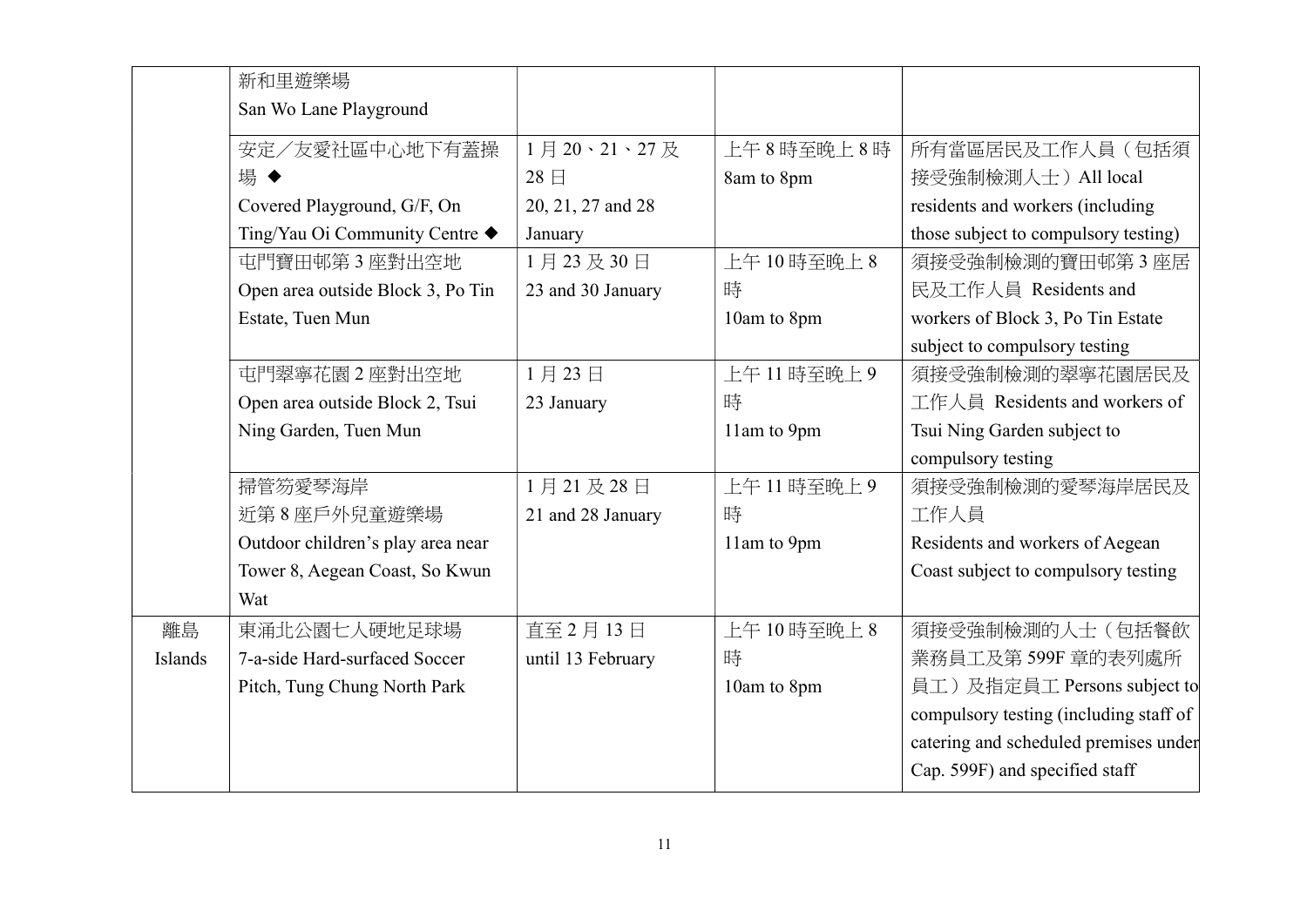| 東涌逸東 (二) 邨信逸樓對出空                        | 1月20及27日          | 上午10時至晚上10             | 須接受強制檢測的當區居民及                         |
|-----------------------------------------|-------------------|------------------------|---------------------------------------|
| 地                                       | 20 and 27 January | 時                      | 工作人員(優先服務須接受強制檢                       |
| Open area outside Shun Yat House,       |                   | 10am to 10pm           | 測的信逸樓居民及工作人員)                         |
| Yat Tung (II) Estate, Tung Chung        |                   |                        | Local residents and workers subject   |
|                                         |                   |                        | to compulsory testing (priority       |
|                                         |                   |                        | accorded to serve residents and       |
|                                         |                   |                        | workers of Shun Yat House subject     |
|                                         |                   |                        | to compulsory testing)                |
| 香港迪士尼樂園職員停車場                            | 1月24日             | 中午12時至晚上8時             | 須接受強制檢測的香港迪士尼樂園                       |
| Staff carpark of Hong Kong              | 24 January        | 12noon to 8pm          | 員工 Staff of Hong Kong Disneyland      |
| Disneyland                              |                   |                        | subject to compulsory testing         |
|                                         |                   |                        |                                       |
| 香港國際機場-<br>·號客運大樓                       | 直至1月23日           | 上午8時至下午2時              | 須接受強制檢測的機場員工                          |
| 第六層過渡區 (南) (機場社區                        | until 23 January  | 30分;下午3時30             | (優先向已預約人士提供服務)                        |
| 檢測中心臨時延伸部分)◆                            |                   | 分至晚上8時                 | Airport staff subject to compulsory   |
| South Transition Deck, L6,              |                   | (星期一及五提前上午)            | testing (priority accorded to provide |
| Terminal 1, Hong Kong                   |                   | 7時30分開始運作,             | service for persons with advance      |
| <b>International Airport (temporary</b> |                   | 並延長至晚上8時30             | bookings)                             |
| extension of Airport community          |                   | 分)                     |                                       |
| testing centre) $\blacklozenge$         |                   | 8am to 2:30pm;         |                                       |
|                                         |                   | 3:30pm to 8pm          |                                       |
|                                         |                   | (early start at 7:30am |                                       |
|                                         |                   | and extended to 8:30pm |                                       |
|                                         |                   | on Mondays and         |                                       |
|                                         |                   | Fridays)               |                                       |

◆ 室内場地 indoor venue